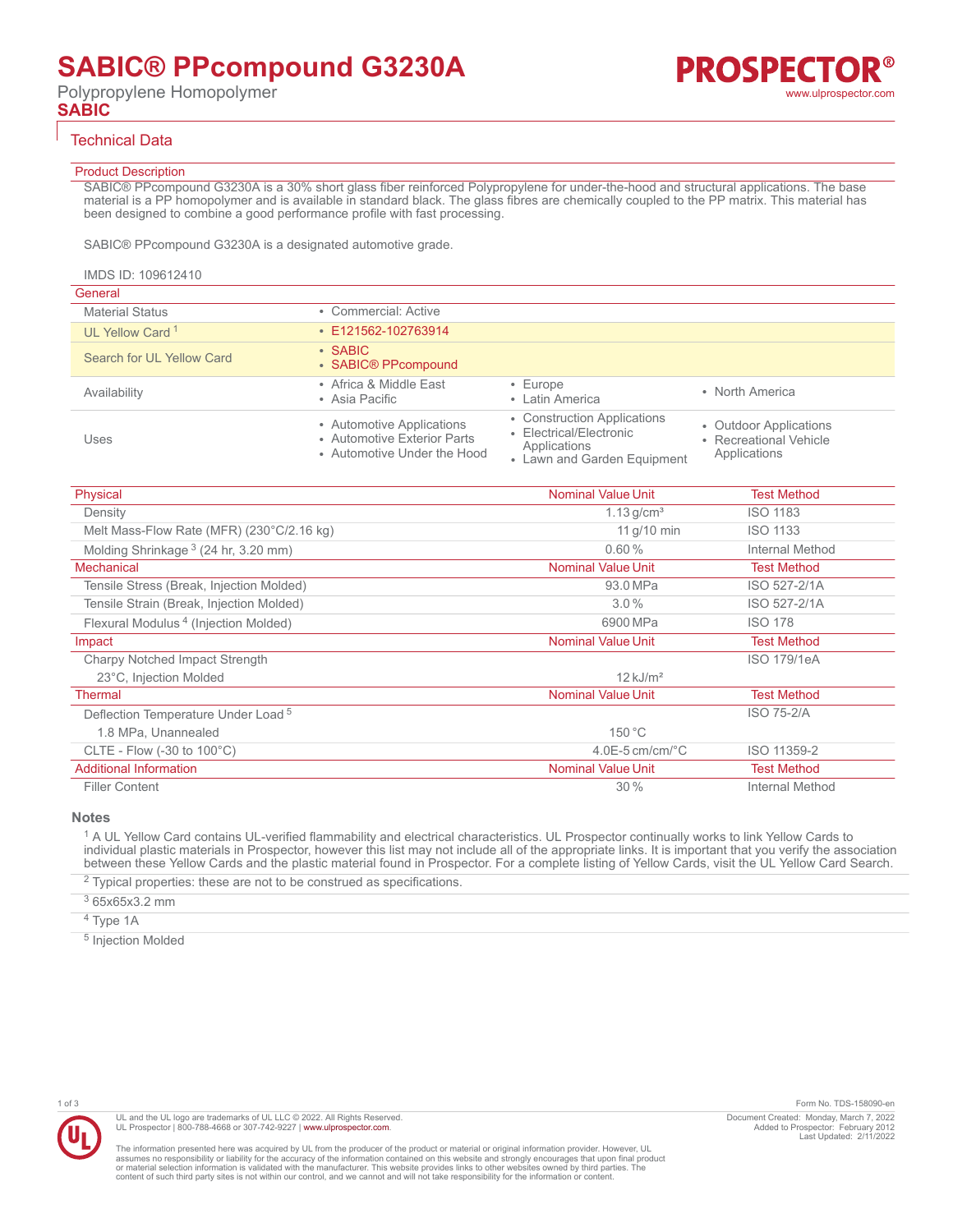# **SABIC® PPcompound G3230A**

Polypropylene Homopolymer

### Where to Buy

**Supplier** 

**SABIC** Web:<http://www.sabic.com/>







The information presented here was acquired by UL from the producer of the product or material or original information provider. However, UL<br>assumes no responsibility or liability for the accuracy of the information contai

2 of 3 Form No. TDS-158090-en Document Created: Monday, March 7, 2022 Added to Prospector: February 2012 Last Updated: 2/11/2022